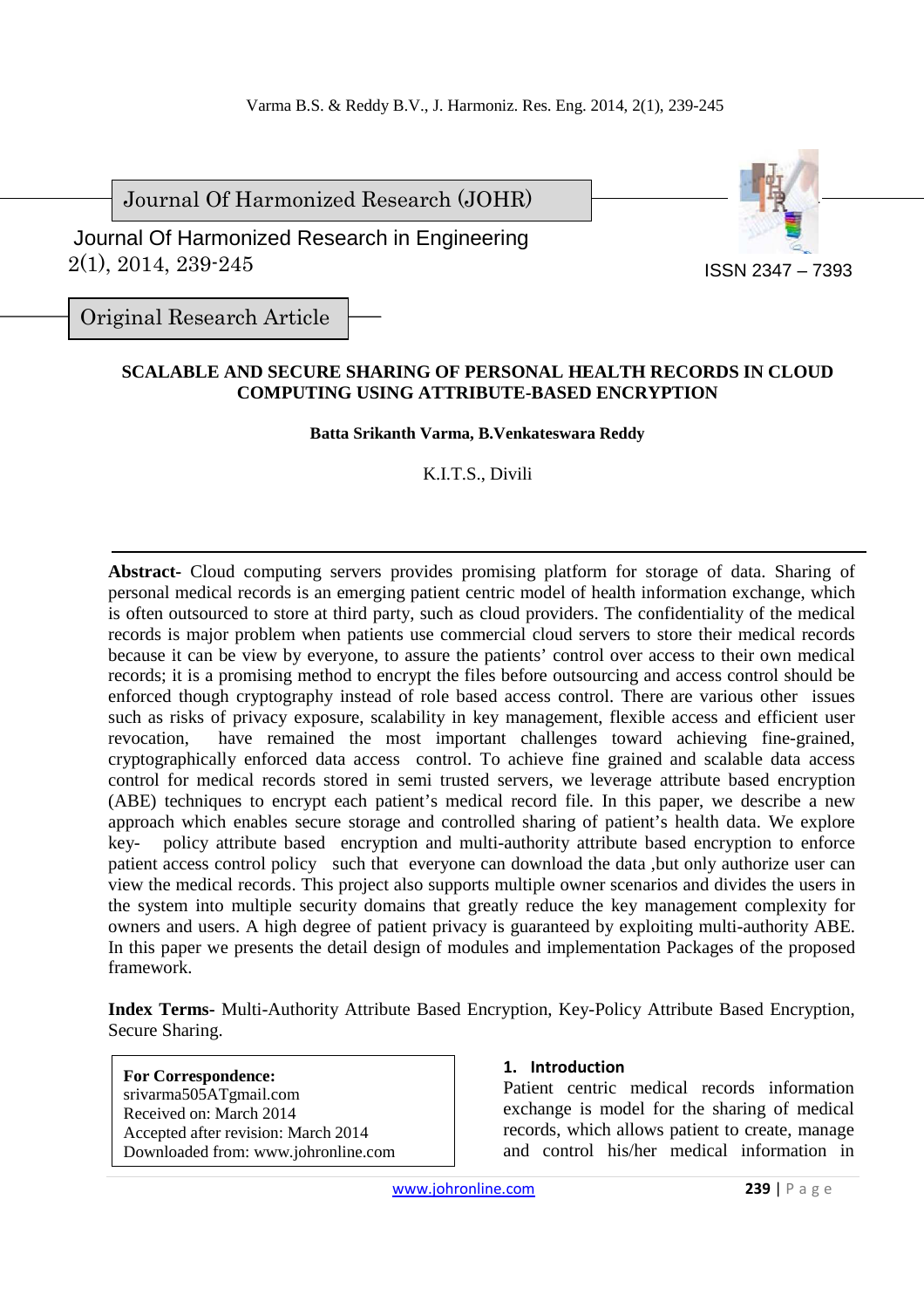centralized place through the web or cloud. Patient can now share his/her medical records effectively with a wide range of users such as family members, friends and doctors. Cloud Computing made lots of attraction, because of there is provision of storage as service and software as service, by which software service providers can enjoy the virtually infinite and elastic storage and computing resources. As such, the providers are more and more willing to shift their storage and application services into the cloud like Microsoft and Amazon, instead of building specialized data centres, in order to lower their operational cost .While it is exciting to have these services in the cloud for everyone, there are many security and privacy risks which could impede its wide adoption. The main concern is about the privacy of patients' personal health data and who could gain access to the medical records when they are stored in a cloud server. Since patients lose physical control to their own personal health data, directly placing those sensitive data under the control of the servers cannot provide strong privacy assurance at all. While going for cloud computing storage, the data owner and cloud servers are in two different domains. On one hand, cloud servers are not entitled to access the outsourced data content for data confidentiality; on the other hand, the data resources are not physically under the full control of data owner. Storing personal medical records on the cloud server leads to need of Encryption mechanism to protect the medical health record, before outsourcing to the cloud. To deal with the potential risks of privacy exposure, instead of letting the service providers encrypt patients' data, medical records sharing services should give patients (patient / medical record owners) full control over the selective sharing of their own medical data. To this end, the medical records should be encrypted in addition to traditional access control mechanisms provided by the server. We use Java Paring Based Cryptography library (JPBC) for the implementation of KP-ABE and MA-ABE. In this paper, we discussed the design and Implementation detail for the of the proposed framework.

## **1. Attribute Based Encryption**

The concept of ABE was introduced along with another cryptography called fuzzy identitybased encryption (FIBE) by Sahai and Waters. Both schemes are based on bilinear maps (pairing). In ABE system, users' private keys and cipher text are labelled with sets of descriptive attributes and access policies respectively, and a particular key can decrypt a particular cipher text only if associated attributes and policy are matched.

## **A. Key-Policy Attribute-Based Encryption**

The key-policy attribute-based encryption (KP-ABE) was first introduced in 2006 by Goyal et al. [2] In this cryptography system, cipher text are labelled with sets of attributes. Private keys, on the other hand, are associated with access structures A. A private key can only decrypt a cipher text whose attributes set is authorized set of the private key's access structure. KP-ABE is a cryptography system built upon bilinear map and Linear Secret Sharing Schemes.

#### **B. Multi-Authority attribute-Based encryption**

In a multi-authority ABE system, we have many attribute authorities, and many users. There are also a set of system wide public parameters available to everyone (either created by a distributed protocol between the authorities). A user can choose to go to an attribute authority, prove that it is entitled to some of the attributes handled by that authority, and request the corresponding decryption keys. The authority will run the attribute key generation algorithm, and return the result to the user. Any party can also choose to encrypt a message, in which case he uses the public parameters together with an attribute set of his choice to form the cipher text. Any user who has decryption keys corresponding to an appropriate attribute set can use them for decryption.

## **2. Related Work**

For access control of outsourced data, partially trusted servers are often assumed. With cryptographic techniques, the goal is trying to enforce who has (read) access to which parts of a patient's PHR documents in a fine-grained way.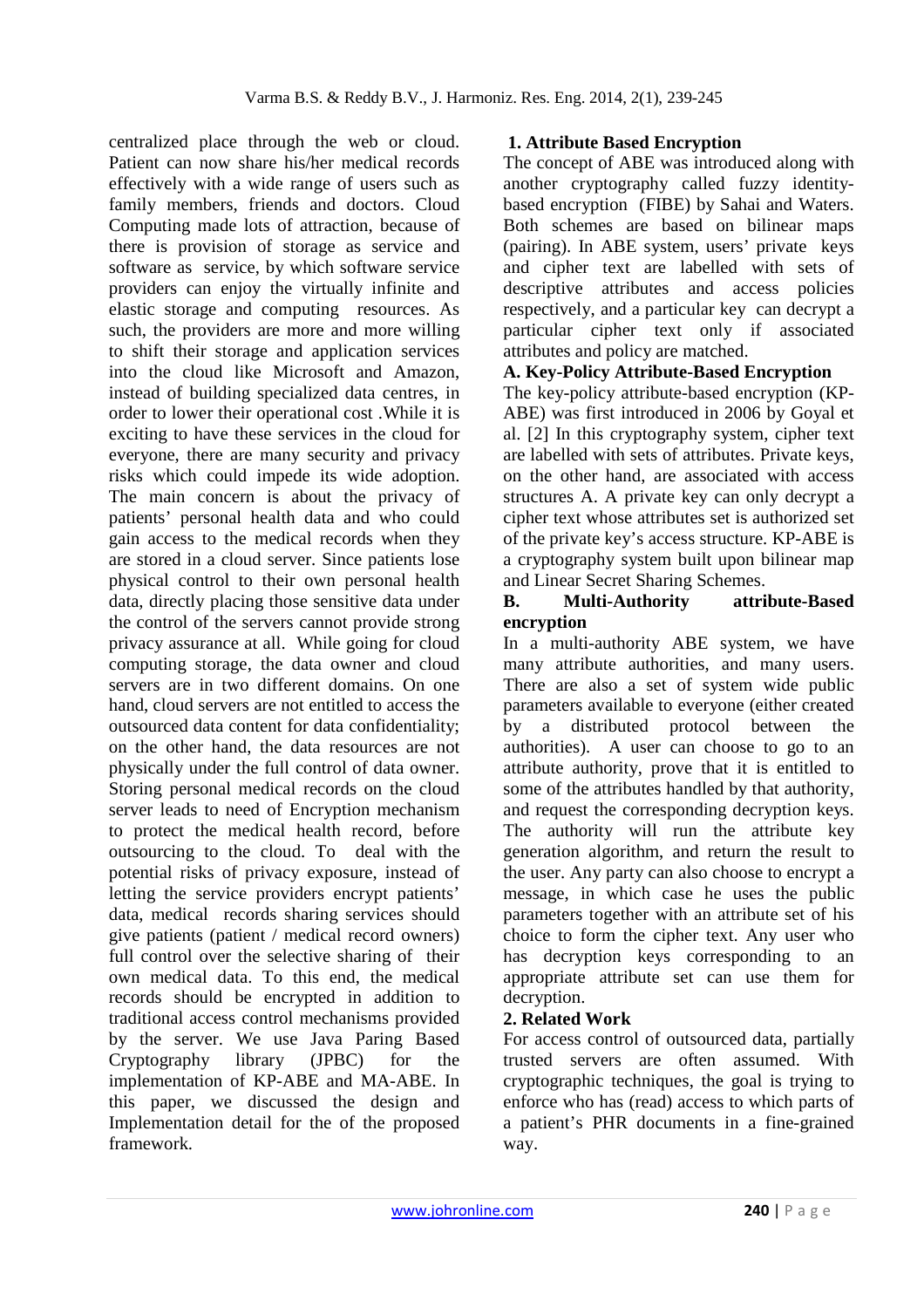### **A. Symmetric key cryptography (SKC) based solutions**

Symmetric-key algorithms are a class of algorithms for cryptography that use the same cryptographic keys for both encryption of plaintext and decryption of cipher text. The keys may be identical or there may be a simple transformation to go between the two keys. The keys, in practice, represent a shared secret between two or more parties that can be used to maintain a private information link Vimercati et.al Proposed a solution for securing outsourced data on semi-trusted servers based on symmetric key derivation methods, which can achieve fine-grained access control. Unfortunately, the complexities of file creation and user grant/revocation operations are linear to the number of authorized users, which is less scalable.

#### **B. Public key cryptography (PKC) based solutions**

PKC based solutions were proposed due to its ability to separate write and read privileges. To realize fine-grained access control, the traditional public key encryption (PKE) based schemes proposed by J. Benaloh, M. Chase, E. Horvitz, and K. Lauter in their work "Patient controlled encryption: ensuring privacy of electronic medical records" ,they purpose the solution scenario and shows how public and symmetric based encryption used , disadvantage of their solution is either incur high key management overhead, or require encrypting multiple copies of a file using different users' keys.

#### **C. Attribute Based Encryption based solutions**

A number of works used ABE to realize finegrained access control for outsourced data, especially, there has been an increasing interest in applying ABE to secure electronic healthcare records (EHRs). Narayan et al. proposed an attribute-based infrastructure for EHR systems, where each patient's EHR files are encrypted using a broadcast variant of Cipher Text-ABE (CP-ABE)[4] .However, the cipher text length grows linearly with the number of unrevoked users. In a variant of ABE that allows delegation of access rights is proposed for encrypted EHRs. Ibraimi et.al. Applied cipher text policy ABE (CP-ABE) to manage the sharing of PHRs, and introduced the concept of social/professional domains but they do not use multi-authority ABE. In Akinyele et al. investigated using ABE to generate selfprotecting EMRs, which can either be stored on cloud servers or cell phones so that EMR could be accessed when the health provider is offline. Drawback is device dependency and revocation is not supported. Other Common drawback of all above solutions is problem of key-escrow as they consider single trusted authority.

#### **3 Framework for patient-centric, secure and scalable PHR sharing**

In this section, we describe our novel patient-centric secure data sharing framework for cloud-based PHR systems.

We consider a PHR system where there are multiple PHR owners and PHR users. The owners refer to patients who have full control over their own PHR data, i.e., they can create, manage and delete it. There is a central server belonging to the PHR service provider that stores all the owners' PHRs. The users may come from various aspects; for example, a friend, a caregiver or a researcher. Users access the PHR documents through the server in order to read or write to someone's PHR, and a user can simultaneously have access to multiple owners' data.

A typical PHR system uses standard data formats. For example, continuity-ofcare (CCR) (based on XML data structure), which is widely used in representative PHR systems including Indivo, an open-source PHR system adopted by Boston Children's Hospital. Due to the nature of XML, the PHR files are logically organized by their categories in a hierarchical way.

# **3.1.1 Security**

# **Model**

In this paper, we consider the server to be semi-trusted. That means the server will try to find out as much secret information in the stored PHR files as possible, but they will honestly follow the protocol in general. On the other hand, some users will also try to access the files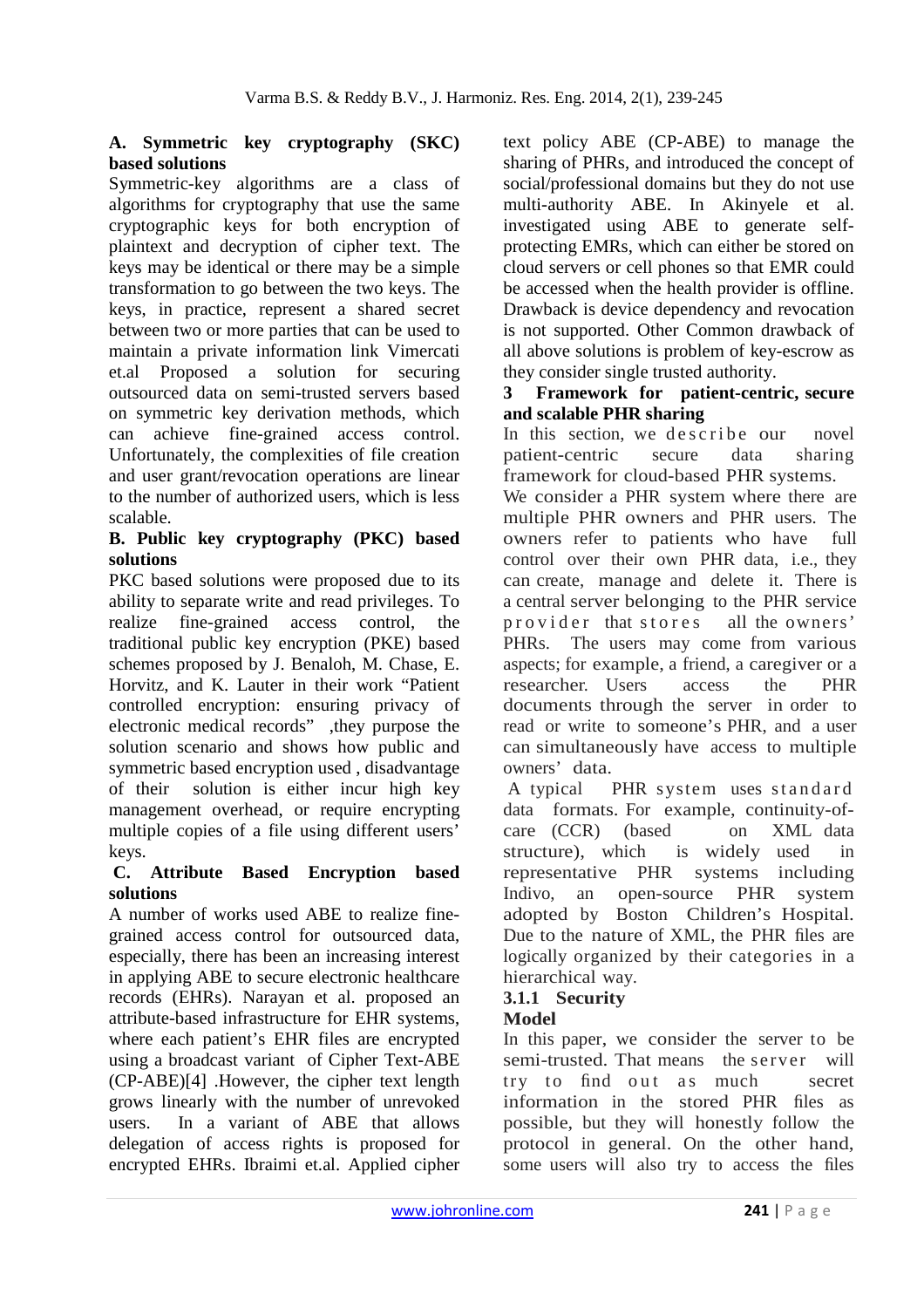beyond their privileges. For example, a pharmacy may want to obtain the prescriptions of patients for marketing and boosting its profits. To do so, they may collude with other users, or even with the server. In addition, we assume each party in our system is preloaded with a public/private key pair, and entity authentication can be done by traditional challenge-response protocols.

#### **3.1.2 Requirements**

To achieve "patient-centric" PHR sharing, a core require- ment is that each patient can control who are authorized to access to her own PHR documents. Especially, user- controlled read/write access and revocation are the two core security objectives for any electronic health record system, pointed out by Mandl in as early as 2001. The security and performance requirements are summarized as follows

- Data confidentiality: Unauthorized users(including the server) who do not possess enough attributes satisfying the access policy or do not have proper key access privileges should be prevented from decrypting a PHR document, even under user collusion. Fine-grained access control should be enforced meaning different users are authorized to read different sets of documents.
- On-demand revocation. Whenever a user's attribute is no longer valid, the user should not be able to access future PHR files using that attribute. This is usually called attribute revocation, and the corresponding security property is forward secrecy [23]. There is also user revocation, where all of a user's access privileges are revoked.
- Write access control: We shall prevent the unauthorized contributors to gain write-access to owners' PHRs, while the legitimate contributors should access the server with accountability.
- Scalability, efficiency and usability: The PHR system should support users from both the personal do- main and public

domains. Since the set of users from the public domain may be large in size and unpredictable, the system should be highly scalable, in terms of complexity in key management, communication, computation and storage. Additionally, the owners' efforts in managing users and keys should be minimized to enjoy usability.

## **Overview of Our Framework:**

The main goal of our framework is to provide secure patient-centric PHR access and efficient key management at the same time. The key idea is to divide the system into multiple security domains (namely, public domains (PUDs) and personal domains (PSDs)) according to the different users' data access requirements. The PUDs consist of users who make access based on their professional roles, such as doctors, nurses and medical researchers. In practice, a PUD can be mapped to an independent sector in the society, such as the health care, government or insurance sector. For each PSD, its users are personally associated with a data owner (such as family members or close friends), and they make accesses to PHRs based on access rights assigned by the owner.

A . System Setup and Key Distribution: The system first defines a common universe of data attributes shared by every PSD, such as "basic profile", "medical his- tory", "allergies", and "prescriptions". An emergency attribute is also defined for break-glass access. Each PHR owner 's client application generates its corresponding public/master keys. The public keys can be published via user 's profile in an online healthcare social-network (HSN) (which could be part of the PHR service; e.g., the Indivo system [27]). There are two ways for distributing secret keys. First, when first using the PHR service, a PHR owner can specify the access privilege of a data reader in her PSD, and let her application generate and distribute corresponding key to the latter, in a way resembling invitations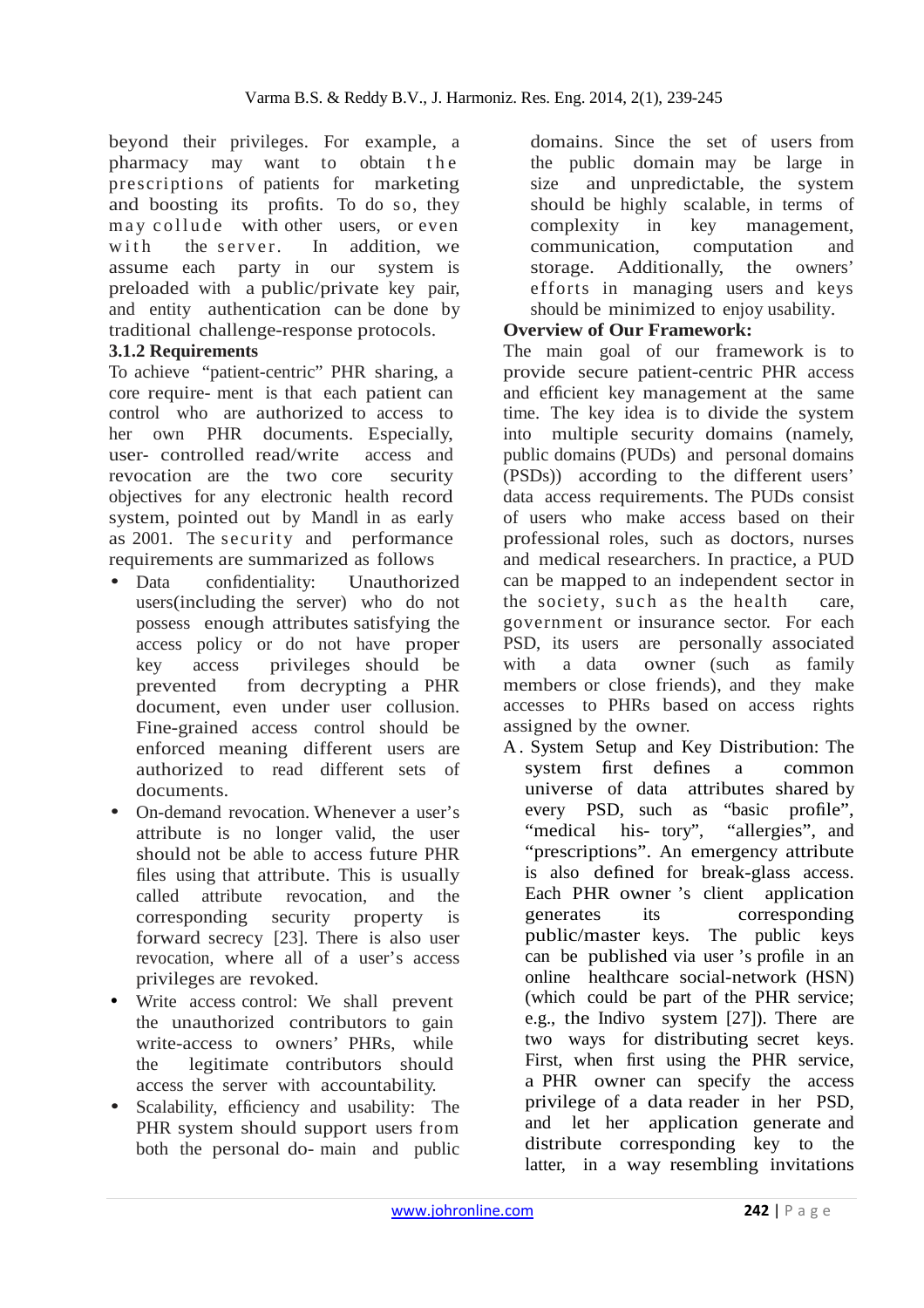in GoogleDoc. Second, a reader in PSD could obtain the secret key by sending a request (indicating which types of files she wants to access) to the PHR owner via HSN, and the owner will grant her a subset of requested data types. Based on that, the policy engine of the application automatically derives an access structure, and runs keygen of KP-ABE to generate the user secret key that embeds her access structure. In addition, the data attributes can be organized in a hierarchical manner for efficient policy generation, see Fig. 2. When the user is granted all the file types under a category, her access privilege will be represented by that category instead.

- B. PHR Encryption and Access: The owners upload ABE-encrypted PHR files to the server. Each owner 's PHR file is encrypted both under a certain fine- grained and role-based access policy for users from the PUD to access, and under a selected set of data attributes that allows access from users in the PSD. Only authorized users can decrypt the PHR files, excluding the server. For improving efficiency, the data attributes will include all the intermediate file types from a leaf node to the root.
- C. User Revocation: Here we consider revocation of a data reader or her attributes/access privileges. There are several possible cases: 1) revocation of

one or more role attributes of a public domain user; 2) revocation of a public domain user which is equivalent to revoking all of that user 's attributes. These operations are done by the AA that the user belongs to, where the actual computations can be delegated to the server to improve efficiency  $((8))$ . 3) Revocation of a personal domain user 's access privileges; 4) revocation of a personal domain user. These can be initiated through the PHR owner 's client application in a similar way.

- *D.* Policy Updates: A PHR owner can update her sharing policy for an existing PHR document by updating the attributes (or access policy) in the cipher text. The supported operations include add/delete/modify, which can be done by the server on behalf of the user.
- *E.* Break glass: When an emergency happens, the regular access policies may no longer be applicable. To handle this situation, break-glass access is needed to access the victim's PHR. In our framework, each owner's PHR's access right is also delegated to an emergency department (ED, (6)). To prevent from abuse of break-glass option, the emergency staff needs to contact the ED to verify her identity and the emergency situation, and obtain temporary read keys ((7)). After the emergency is over, the patient can revoke the emergent access via the ED.

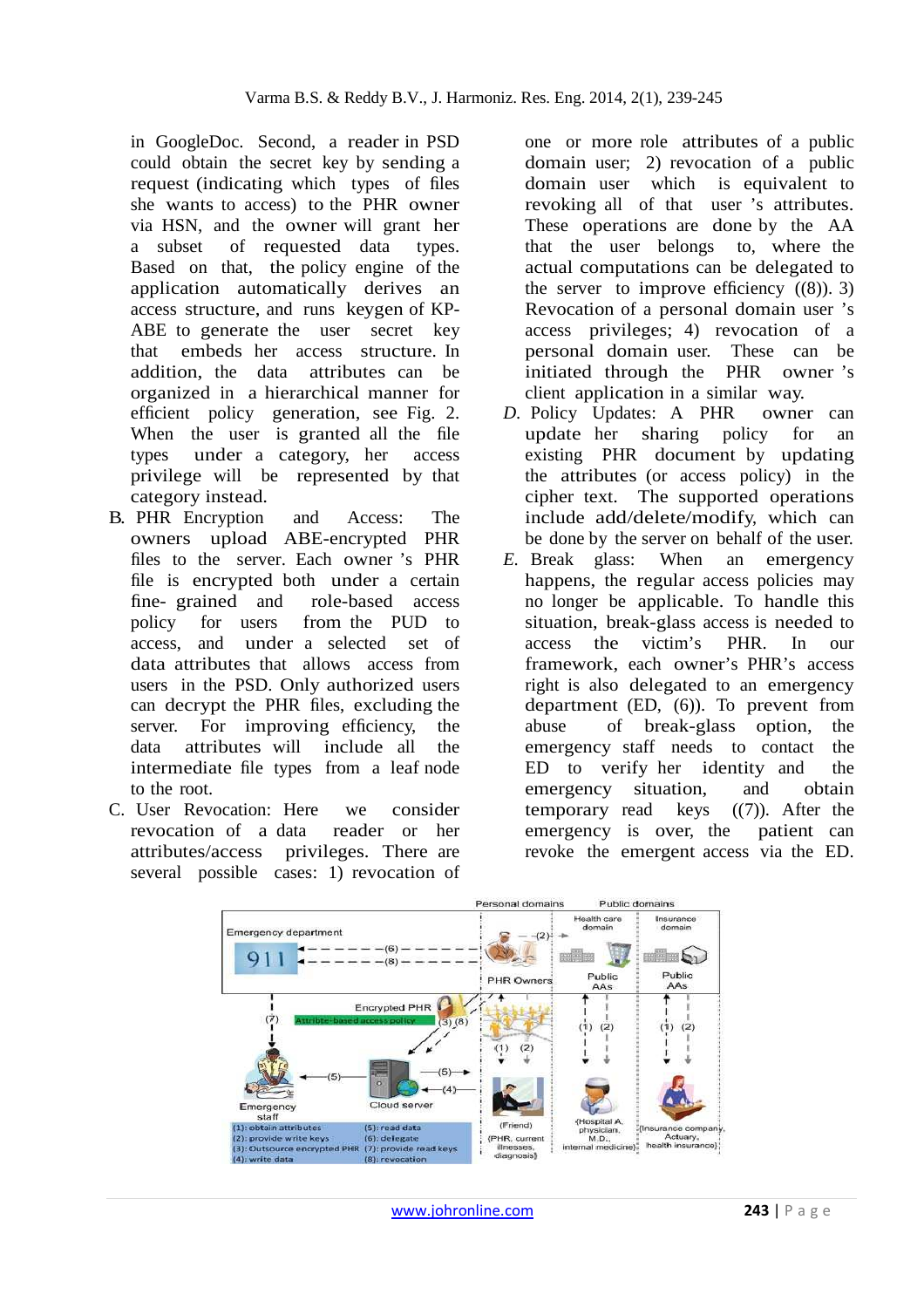## **5. System Implementation and algorithms**

This stage focuses on specific tools such as programming languages, libraries and components which allow to Quickly producing software of high quality. Implementation is the stage of the project when the theoretical Design is turned out into a working system. Thus it can be considered to be the most critical stage in achieving a Successful new system and in giving the user, confidence that the new system will work and be effective.

Algorithms of for KP-ABE with enhancement are discussed as below:

*1) KP-ABE Setup (A):* Outputs public key PK and Master key MK for A as set of attributes

- Associate for each attribute in A with attributes universe as  $U = \{1, 2, ..., n\}.$ 

- It defines a bilinear group G1 of prime order p with a generator g, a bilinear map  $e : G1 \times G1$  - $>$  G2 which has the properties of bi linearity, computability, and non-degeneracy.

-Associate each attribute  $i \in U$  with a number ti and also chose y uniformly at random in Zp\* and y.

-The public key is:

 $PK = (T1 = gt1, T1 = gt|U|, Y = e(g, g)y)$ 

-The master key is:

 $MK = (t1, ..., t|U|, y)$ 

*2) KP-ABE Encryption (M, γ, PK) :M message in* GT with a set of attributes  $\gamma$ , PK is public Key , outputs Cipher Text E.

-Choose a random value s in Zp. Encrypt a secret message M in GT with a set of attributes γ.

-The cipher text is:

 $E = (\gamma, E' = MY \text{ s}, \{Ei = Ti \text{ s}\} \text{ where } i \in \gamma)$ *3) KP-ABE Key Generation (A, MK)* :

This algorithm output a secret key D embedded with an access structure T. The access structure A is realized by the following three steps:

1. For root node r, set value secret  $=$  y. mark all node un-assigned and mark root node assigned.

2. Recursively, for each assigned non-leaf node, a. If the operator is  $\wedge$  (and) and its child nodes are marked un-assigned, let n be the number of child nodes, set

the value of each child node, except the last one, to be si ε Zp, and the value of the last node to be  $sn = s - \sum s$ i

b. If the operator is V (or), set the values of its child nodes to be s. Mark this node assigned.

3. For each leaf attribute aj,i ε T , compute Dj;i  $=$  Tinsi

Output: Secret Key Sk= { Dj,i}

*4) KP-ABE Decryption (E, D)* This algorithm takes as input the cipher text E encrypted under the attribute set U,

the user's secret key SK for access tree T, and the public key PK. Finally it output the message M if and only if U satisfies T.

Basic Algorithm of the MA-ABE with enhancement is:

*1) Key Issue (Attributes, MK, PK).* This algorithm, the AAs collectively actively generates a secret key for a user. For

a user with (secret) ID *u*, the secret key is in the form :

 $SKu = \langle Du = g^{\wedge}Ru , \{Dk;i = g^{\wedge}(qk(i)/tk,i) \rangle \}$ Verk,i} k∈{1…N} ⟩ where *Ru* is a global ID for user *u*, and

 $qk(0) = \sum k v k - u$ .

*2) Encryption (M, PK, attributes []):* This algorithm takes a message *M*, *PK* and a set of attributes and outputs the

Cipher text *E* as follows:

The encryptor first chooses an  $s \in \mathbb{Z}p$ , and then returns:

 $CT = [E0 = M \cdot Y^{\wedge} \, s, \, EI = g2^{\wedge} s, \, fCk; i = Tk; i^{\wedge} s,$ *Verk;i};k*∈*{*1*..N}]* 

*Where i= no of attributes form authority k* 

3) Decryption (*CT, SKu*): This algorithm takes as input a cipher text CT and a user secret key *SKu*. If for each AA *k*,

If the version of attribute in SK and CT matches, algorithm pairs up *Dk;i* and *Ck;i* and reconstructs  $e(g1, g2)^{\wedge}$ *sqk*(0).

After multiplying all these values together with  $e(Du,E1)$ , *u* recovers the blind factor  $Y \wedge s$  and thus gets *M*.

*4) Update Parameter:* This algorithm updates an attribute to a new version by redefining its system master key and public key component. It also outputs a proxy re-encryption key and resecret-key between the old version and the new version of the attribute.

*5) Update Secret Key:* This algorithm translates the secret key component of attribute i in the user secret key SK from an old version into the

.Mark this node assigned.